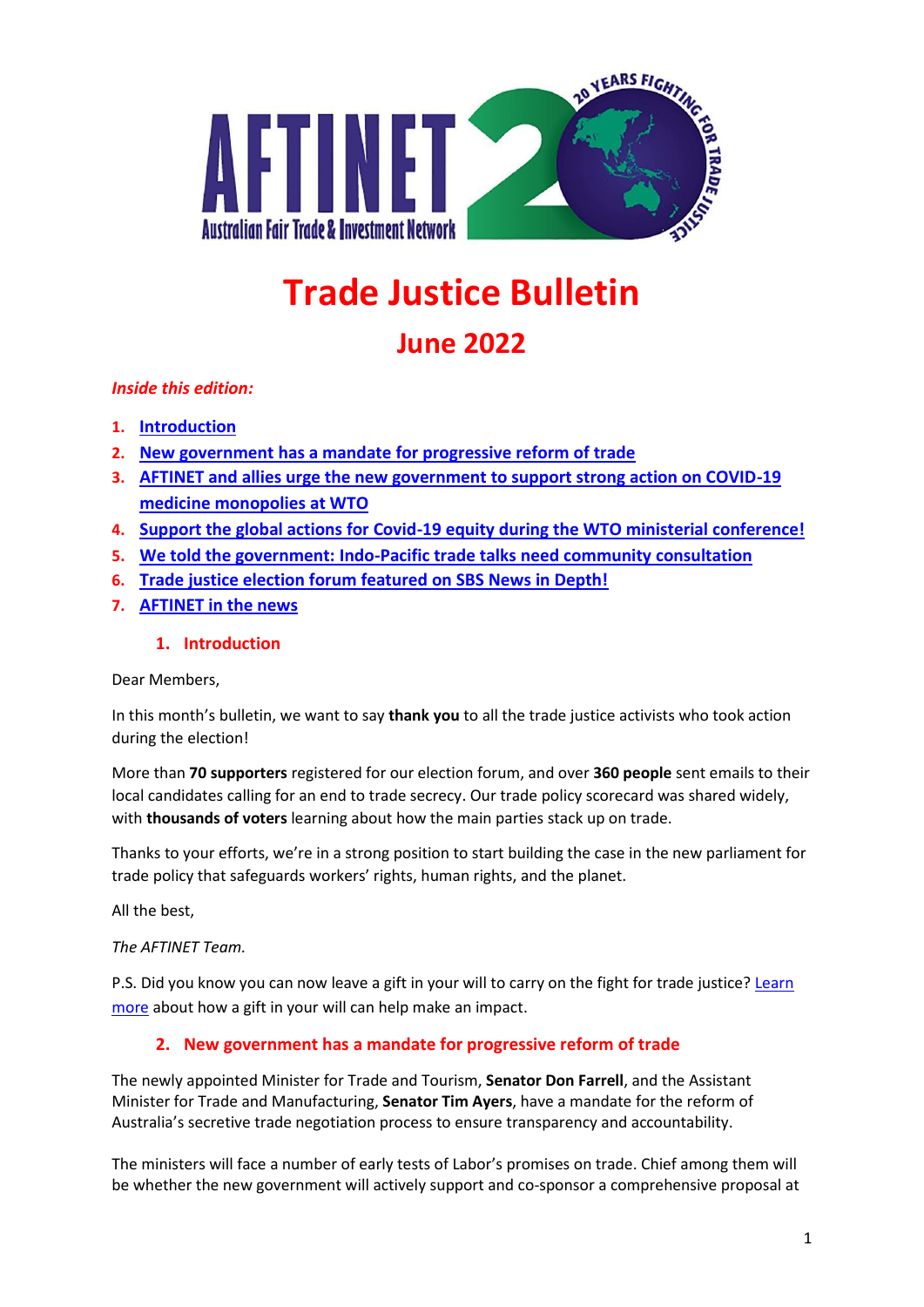the **World Trade Organisation (WTO)** to temporarily lift patent monopolies on COVID19 medicines, as Labor urged the previous government to do.

The new ministers must also work to improve trade deals signed by the previous government with the **UK** and **India**, which Labor criticised as failing to protect workers' rights and for being negotiated with "zero consultation."

AFTINET has written to welcome the new ministers and requested a meeting to discuss how a Labor government could implement a trade justice agenda in the new term of parliament.

#### [Read more](http://aftinet.org.au/cms/new-trade-ministers-have-mandate-for-progressive-reform)

# **3. AFTINET and allies urge the new government to support strong action on COVID-19 medicine monopolies at WTO**

Ahead of crucial meetings at the **World Trade Organisation (WTO)**, we joined with our allies to write to the new Trade Minister to urge him to support a comprehensive, meaningful waiver on COVID19 medicine monopolies.

Our Convenor, **Dr Patricia Ranald**, told the press:

*"It is a scandal that the WTO has delayed access to COVID-19 medicines for low-income countries because some governments are protecting pharmaceutical monopolies at the expense of human lives. The Labor government must implement its policy to support a comprehensive waiver on monopolies."*

#### [Read our full statement](http://aftinet.org.au/cms/Civil-society-urges-new-govt-to-support-action-on-medicine-monopolies-at-WTO)

# **4. Support the global actions for COVID-19 medicines equity during the WTO ministerial conference June 12!**

Ahead of the WTO Ministerial Conference, our international allies are organising events and actions in support of a waiver on COVID19 monopolies. To see what's happening around the world, check out the [campaign webpage.](https://peoplesvaccine.org/take-action/mc12/) To support the campaign, you can scroll down the website to deliver a letter to an ambassador or send a Tweet to a world leader.

## [Take action!](https://peoplesvaccine.org/take-action/mc12/)

## **5. We told the government: Indo-Pacific trade talks need community consultation**

With US President **Joe Biden** launching the **'Indo-Pacific Economic Framework' (IPEF)** just after Australia's election, we sent an urgent letter to the new government to highlight the importance of widespread consultation with civil society organisations during any negotiations.

Despite assurances that IPEF will be a non-binding agreement that safeguards workers' rights and environmental protections, we're concerned that the interests of **Big Tech** and **Big Pharma** will override the rights of citizens unless governments hear the voices of trade unions, environmentalists, public health experts, and digital rights advocates.

#### [Learn more](http://aftinet.org.au/cms/community-groups-ask-ALP-government-for-public-consultation-on-ipef)

## **6. Trade justice election forum featured on SBS News in Depth!**

Our trade justice election forum has hit the airwaves! Tune into [SBS News in Depth](https://www.sbs.com.au/news/podcast-episode/australia-uk-free-trade-agreement-hangs-in-the-balance/4fbm60zkg) podcast to hear our guests – **Dr Patricia Ranald** (AFTINET) **Dr Deborah Gleeson** (PHAA), **Matthew Rose** (ACF), and **Steve Murphy** (AMWU) – speak about how trade can help or hinder the new government in recovering from COVID19 and decarbonising the economy.